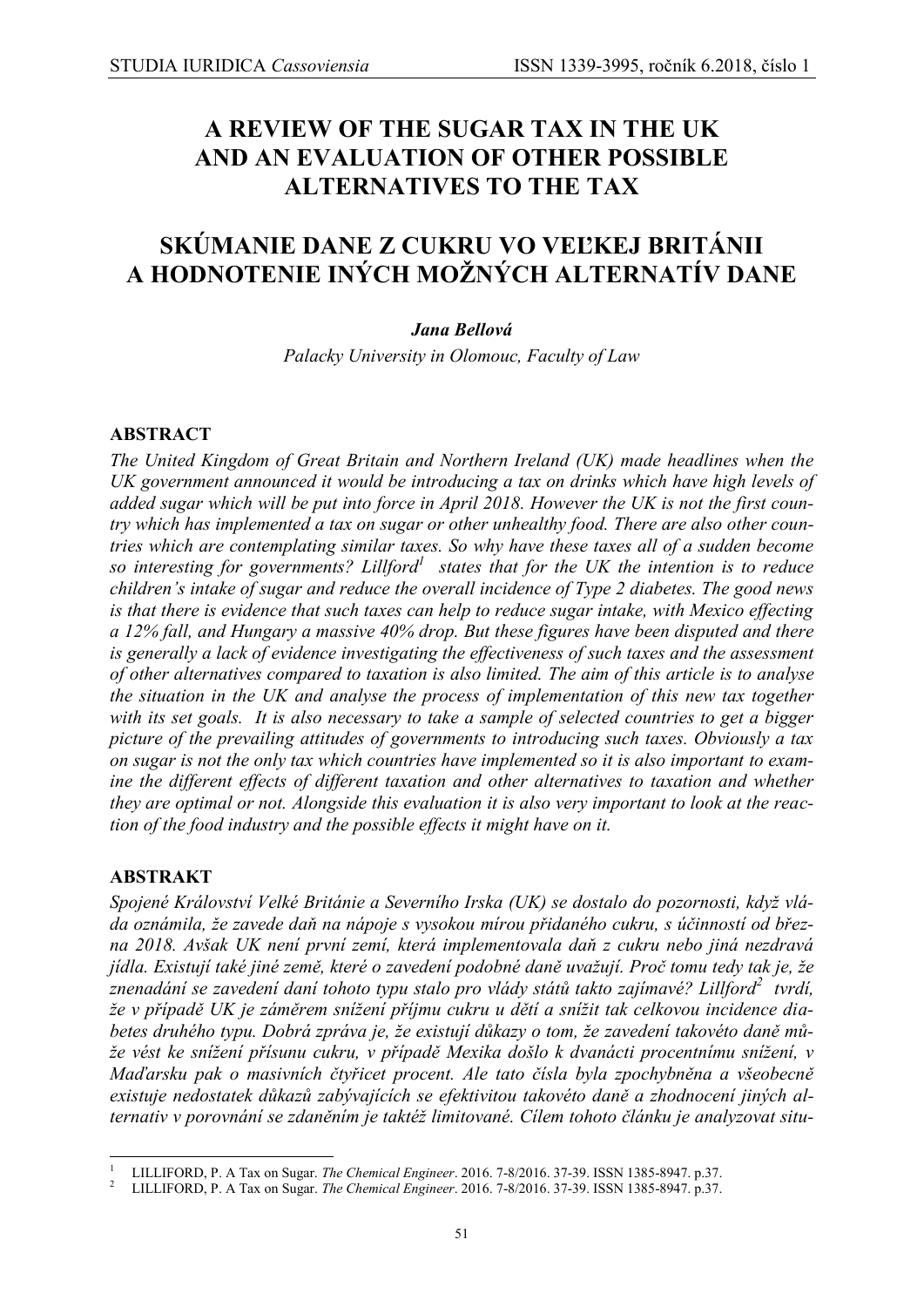*aci v UK a analyzovat proces implementace této nové daně společně s jejími předpokládanými cíli. Je taktéž nezbytné podívat se na příkladech na vybrané země, aby bylo možno s nadhledem zhodnotit převažující postoje vlád k zavádění daní tohoto typu. Samozřejmě daň z cukru není jedinou daní, které země zavedly, takže je taktéž nutné zhodnotit odlišné efekty zdanění a jejich optimálnost. Souběžně s tím je taktéž důležité analyzovat roli a reakci dodavatelů zasažených tímto krokem.* 

#### **I. INTRODUCTION**

The paper aims to outline the sugar tax that will be implemented in England and Wales (which is often referred to as the UK sugar tax although Scotland and Northern Ireland are not included) and the possible effects that it might have. The paper will also outline various other approaches which governments have implemented or could consider as an alternative to the tax. These will be evaluated and where possible examples from other countries will be used to give support or to question such policies. Throughout the article the reaction and actions of the beverage industry are also examined and evaluated.

Firstly it is important to note that the UK government opted for a relatively long transition time. Colborne<sup>3</sup> points out that the British Chancellor of the Exchequer George Osborne announced the tax in the 2016 budget on 16 March. So the industry and the government have just over two years to prepare themselves for the tax. The tax will not affect all drinks either and is implemented at two different rates. The sugar tax is due to come into force in April 2018 and Monday's draft should confirm a levy of 18p a litre on soft drinks with more than 5 grams of sugar per 100ml, and a second, higher band of 24p on those with more than 8g per 100ml. Drinks with less than 5g of sugar will be exempt. The government expects to raise £520 $m$  in the first year.<sup>4</sup>

There are also some drinks that have more than the stated limits of sugar but will be exempt. Pure fruit juices will be exempt but health officials stress people should limit consumption of these beverages to no more than 150ml per day. Likewise, sugary milkshake and yogurt drinks will also be excluded.<sup>5</sup> The exemption of milkshakes has been defended as being necessary as researchers have found that teenage girls often do not consume the daily recommended calcium intake and to put the tax on sugary milkshakes may have a further negative impact on this.

Obviously the beverage industry is opposed to the sugar tax as it will have an effect on their sales or if they decide to absorb the cost on their profit. But can the industry come up with any relevant arguments why they should not have these taxes imposed on them?

#### **II.VARIOUS POLICIES AND APPROACHES**

Firstly the industry has been reforming itself and has already come up with a sugar reducing strategy. Dennis<sup>6</sup> believes that the soft drinks industry has been pursuing a policy of reducing sugar in its products for several years, with the British Soft Drinks Association claiming sugar levels have reduced by 17% over the last five years with the industry well on the way to achieving its target set in 2015 of a 20% reduction by 2020.

 $\overline{\mathbf{3}}$ <sup>3</sup> COLBORNE, M. Britain's Sugar Tax tackles obesity. *CMAJ*.2016. 4/2016. E134. ISSN 1488-2329. p.134.

<sup>4</sup> DANESHKHU, D. *Drinks companies cut sugar contents as tax looms.* [online]. Financial Times, 2016 [quoted 26.6.2017]. Available at: [https://www.ft.com/content/55900cd4-b8d4-11e6-961e-a1acd97f622d.](https://www.ft.com/content/55900cd4-b8d4-11e6-961e-a1acd97f622d) 5

SMITH, S. *UK pushes ahead with sugar tax* [online]. BBC, 2016 [quoted 26.6.2017]. Available at: [http://www.bbc.com/news/health-38212608.](http://www.bbc.com/news/health-38212608) 

<sup>6</sup> DENNIS, M. *Learn to live with the sugar tax* [online]. Independant Retail News, 2017 [quoted 26.6.2017]. Available at: [http://en.tjpu.findplus.cn/?h=articles&db=bth&an=120899613.](http://en.tjpu.findplus.cn/?h=articles&db=bth&an=120899613)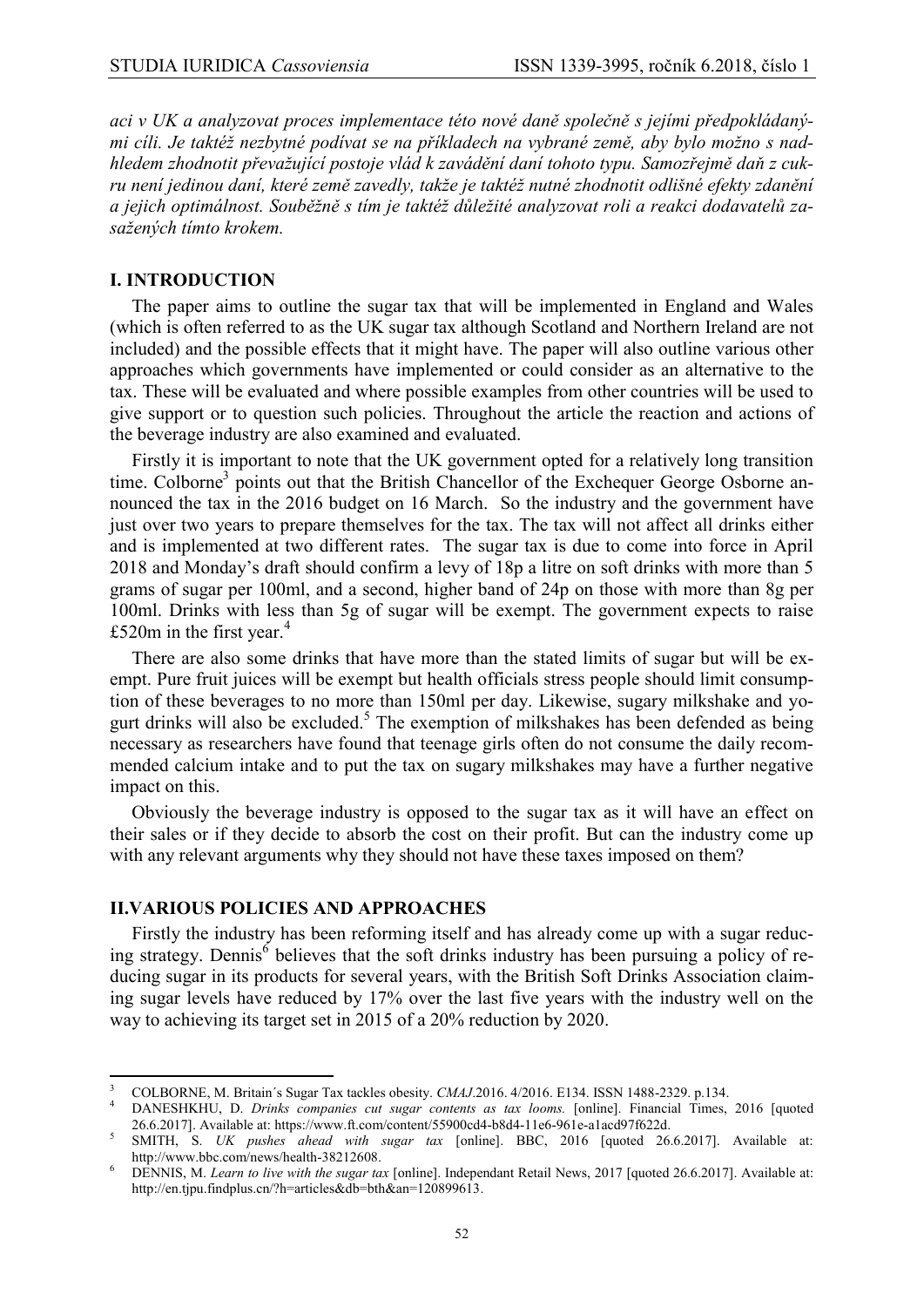So it could be argued that the beverage industry is acting responsibly and they are aware of the related health problems their products contribute to and they are taking action to rectify it and thus there is no need for the intervention of government. Some observers are cynical of the real motivation behind the government taxing sugar. Pacyniak<sup>7</sup> in his editorial column stated that he is fundamentally opposed to any kind of food tax and that he still believes in that age-old maxim that there are no bad foods, just bad diets. That said, he sees more and more municipalities reverting to a sugar sin tax as a revenue generator. So how should the sugar tax be viewed? Is it just another money generating scheme used to indirectly tax citizens or is it the action of a caring and proactive government?

If we put to one side the money making incentive of a sugar tax what other arguments or reasons do advocates for the tax put forward? The British government argues that the sugar content in food is one of the major contributing factors to the obesity epidemic in Britain. Consuming too much sugar can lead to weight gain and related health and dental problems. In England, almost two-thirds of adults are overweight or obese; a tenth of 4 to 5 year olds and almost a fifth of 10 to 11 year olds are obese. Treating obesity and its consequences alone currently costs the NHS £5.1 billion every year. If the nation dropped its sugar intake to recommended levels within 10 years, over 4,000 early deaths and over 200,000 cases of tooth decay would be avoided and the burden of diseases associated with obesity such as diabetes would be reduced, saving the NHS around £480 million every year.<sup>8</sup>

These figures surely highlight the possible gains for governments and their citizens through implementing taxes aimed at reducing sugar intake. If we accept the figures and the fact that sugar is public enemy number one, the question still remains why the UK government is solely targeting the drinks industry. Why not introduce an all-encompassing sugar tax aimed at food generally. Here it might be useful to have a look at the situation in the US. Sugarsweetened beverages (SSBs), which include carbonated soft drinks (CSDs), fruit drinks, and sports and energy drinks, accounted for an estimated 7% of total energy intake for an average American in 2005-2006 (National Cancer Institute 2010) and are a significant risk factor for obesity and obesity-related health complications.<sup>9</sup>

So there seems to be a strong link between SSBs and obesity. If you then look at the amount of SSBs consumed in the UK it is quite staggering. Britons love sugary drinks, they quaffed 14.8 billion litres of pop, or 232.9 litres each. By comparison, Canadians drank an estimated 70 litres each in  $2015$ <sup>10</sup> It is needless to point out that the consumption of SSBs in Britain is far too high and that consumption of such drinks greatly increases a person's sugar intake. So if we put it into this perspective it is reasonable to aim taxes at SSBs. Again if we accept that taxing SSBs is fair or at least understandable is it the best way to reduce consumption? The assumption here is that if you make the drink more expensive the less people will consume and this will have a positive effect on their weight. WHO also supports the notion that small changes in diet can have a big overall effect on our health.

Interventions outside the health care system can have a significant impact on a nation's health, as recognised in WHO´s health-in-all-policies framework. Small changes in diet for many individuals can translate into large population health gains at relatively low cost and government finance departments in particular can improve population health by establishing

**<sup>.</sup>** 7 PACYNIAK, B. Looming on the horizon, a sugar tax? *Candy Industry.*2017, 1/2017, 8. ISSN 0745-1032. p.8.

<sup>8</sup> STEPHENSON, J. *New evidence review of measures to reduce sugar tax consumption* [online]. Public Health England press office, 2015 [quoted 27.6.2017]. Available at: https://www.gov.uk/government/news/new-evidence-review-ofmeasures-to-reduce-sugar-consumption.

ZHEN, Ch. et al. By Ounce or by Calorie: The differential effects of alternative sugar-sweetened beverage tax strategies. *American Journal of Agricultural Economics*.2014, 96/4 1071-1083. ISSN 0002-9092. p.1071.

<sup>10</sup> SMITH, S. *UK pushes ahead with sugar tax* [online]. BBC, 2016 [quoted 26.6.2017]. Available at: [http://www.bbc.com/news/health-38212608.](http://www.bbc.com/news/health-38212608)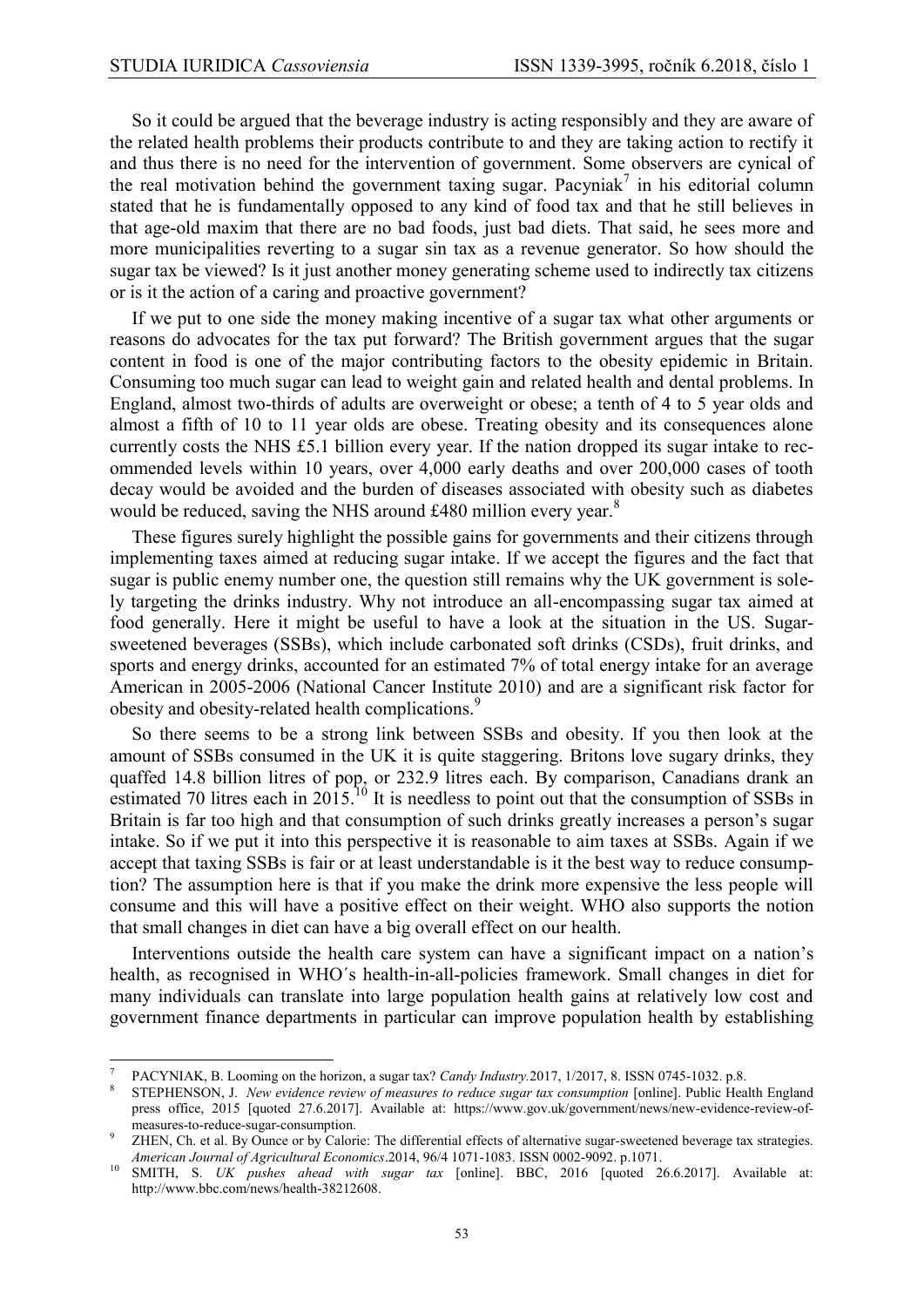incentives and disincentives to drive change throughout the food system, including consumer purchases.<sup>11</sup> So it would seem that even small changes could bring big benefits and it is more than possible that a tax on SSBs would deter consumers and thus reduce the consumption of SSBs and as a result reduce total sugar consumption. But as highlighted by WHO tax is not the only method of encouraging a healthier diet, incentives also have a role to play. The role of incentives will be discussed in more detail later.

Before Britain introduced the sugar tax on SSBs the government commissioned a review of the options open to government in trying to fight the countries addiction to sugar. Here are some of the recommendations from the report. The evidence review shows<sup>12</sup> that action to reduce sugar consumption levels could include, but is not limited to, reducing:

- the volume and number of price promotions in retail and restaurants
- the marketing and advertising of high sugar products to children
- the sugar content in and portion size of everyday food and drink products

The review also suggests consideration of a price increase, through a tax or a levy, as a means of reducing sugar intake, though this is likely to be less effective than the three measures set out above. So it is interesting that the UK chose to introduce a tax when there were other more potentially effective options open.

The first recommendation from the review<sup>13</sup> highlighted the problem of product promotions in shops and restaurants and this is something that has become ubiquitous in British retail. Common promotions are buy two get one free. There are also others which offer more product for the same price e.g. 50% extra. Research has shown that such promotions are predominantly for unhealthy food. A Which agency analysed data from price comparison website mySupermarket on special offers from Asda, Morrisons, Ocado, Sainsbury's, Tesco and Waitrose between April and June. Its researchers found that of the 77,165 promotions, 53% involved less healthy foods – those high in fat, saturates, sugar or salt – compared with healthier products (47%). Comparing different food groups, it was found that 52% of confectionery was on offer compared with only about a third of fresh fruit and vegetables. Seven in 10 (69%) soft drinks that fall into the higher sugar category (more than 8% sugar content) of the government's proposed sugar tax were also on promotion. The most promoted so called less healthy" products were frozen chips and potatoes (78%), pizzas (70%) and soft drinks (70%), while the least promoted were within meat, dried fruit, fish and seafood categories (all 32%). In a separate survey, 29% of people polled by the agency said they struggled to eat healthily as they thought healthier food was generally more expensive.

So it would seem a logical step to put pressure on supermarkets and restaurants to abandon these practices or as a final resort draw up legislation to ban such practices. Such bans have already been advised by the Commons Health Select Committee. The Committee said<sup>14</sup> that it was extremely disappointed with ministers for ignoring the advice of public health experts and not implementing stronger controls on junk food marketing. The report claimed that the Government's obesity plan had completely missed the impact of deep discounting and

 $11\,$ 11 ESCOBAR, M. et al. *Evidence that a tax on sugar sweetened beverages reduces the obesity rate: a meta-analysis* [online]. BMC Public Health. 2013 [quoted 26.6.2017]. Available at: [online]. BMC Public Health. 2013 [quoted 26.6.2017]. Available at: https://bmcpublichealth.biomedcentral.com/articles/10.1186/1471-2458-13-1072.

<sup>&</sup>lt;sup>12</sup> STEPHENSON, J. *New evidence review of measures to reduce sugar tax consumption* [online]. Public Health England press office, 2015 [quoted 27.6.2017]. Available at: https://www.gov.uk/government/news/new-evidence-review-ofmeasures-to-reduce-sugar-consumption.

<sup>13</sup> NEILL, A. *Supermarket price promotions targeting less healthy food, survey finds* [online]. The Guardian, 2016. [quoted 27.6.2017]. Available at: https://www.theguardian.com/money/2016/aug/04/supermarket-price-promotions-targetingless-healthy-food-survey-finds.

<sup>14</sup> HURST, P. *Supermarkets Could Be Banned from Selling Discount Junk Food* [online]. Munchies, 2017 [quoted 27.6.2017]. Available at: https://munchies.vice.com/en\_uk/article/supermarkets-could-be-banned-from-selling-discountjunk-food.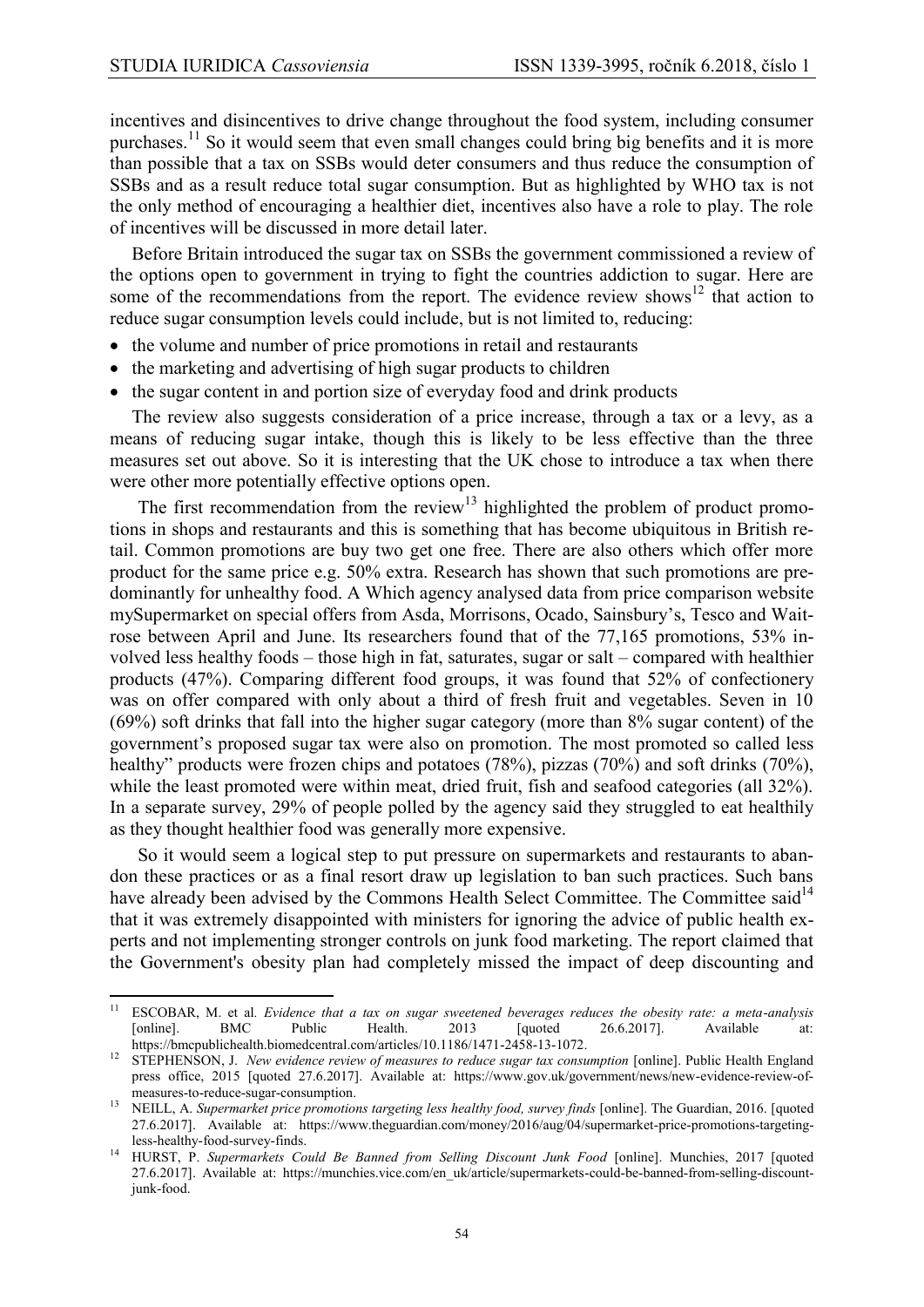price promotions on sales of unhealthy food and drink. It recommended that measures be put in place to reduce and rebalance the number and type of promotions in all retail outlets, including restaurants, cafes, and takeaways.

It seems quite a logical step that if the government is serious about tackling the obesity epidemic that promotions for unhealthy products should be curtailed and promotions for healthier products should be encouraged. As it was demonstrated above some people are put off healthier alternatives because they are more expensive. The second area identified in the report concerned marketing and advertising aimed at children. It is widely accepted now that advertisements aimed at children have a significant effect on the products they choose to buy. The promotion of potentially unhealthy food and beverage products is now widely recognized in Europe as a significant risk factor for child obesity and for the development of diet-related non-communicable diseases. Reviews<sup>15</sup> conducted for WHO (1–3), for European parliamentarians (4,5) and for national agencies in Europe and the United States of America (6,7) have all concluded that, despite substantial gaps in the evidence, advertising and the promotional marketing of foods and beverages have enough effect on children's diets to merit action.

When it comes to advertising aimed at children the UK has recently introduced some new regulations toughening what can be shown on TV and all other media where 25% of the audience are children. Online ads for food and drinks high in fat, salt or sugar aimed at children are to be banned under new rules from advertisers. The Committee on Advertising Practice (CAP) said its restrictions would also apply to all other media where under-16s made up a quarter of the audience. The rules are an attempt to help tackle obesity when children are spending more time online than ever before. But critics say the new rules do not go far enough and may not have any impact. They point to the thousands of children watching TV shows and videos online not specifically targeted at children, which these rules will not cov $er<sup>16</sup>$ 

Although these tougher regulations have been criticised it seems a fair attempt at tackling the problem of advertisements aimed at children when it is taken into consideration that adverts can no longer use cartoon characters or famous singers that would appeal to children. It means manufacturers will not be allowed to use Disney films, cartoon mascots such as Tony the Tiger, and stars of sport and music to advertise unhealthy products. Existing controls on TV adverts for foods high in fat, salt and sugar (HFSS) are to be extended to cover websites, games, apps, social media and magazines. The rules, which cover products including sugary drinks, burgers, cereal and sweets, will also stop the adverts on posters near schools.<sup>17</sup>

When it is considered how children can be influenced by cartoons and especially popular cartoon characters these new steps could have a positive effect on children's eating habits. It must also be pointed out that there are very few complaints in the UK about advertisements that are aired on children's television time. Then again, Watson<sup>18</sup> claims, the British advertising industry has experienced few complaints from parents. The proportion of complaints about ads that relate to concerns about children is minuscule. In fact, the all-time number-one complained about ad in the UK was for Kentucky Fried Chicken, and the reason was that people in the commercial were speaking with their mouths full.

 $15\,$ <sup>15</sup> SIMON, T. *Marketing of foods high in fat, salt and sugar to children: update 2012–2013* [online]. WHO regional office for Europe, 2014 [quoted 27.6.2017]. Available at: http://www.euro.who.int/\_data/assets/pdf\_file/0019/191125/e96859.pdf.

<sup>16</sup> THAW, J. *Children's online junk food ads banned by industry* [online]. BBC, 2016 [quoted 27.6.2017]. Available at: http://www.bbc.com/news/health-38239259.

<sup>&</sup>lt;sup>17</sup> POULTER, S. Junked! After TV ban, now all junk food adverts that use children's mascots are to be banned [online]. DM, 2016 [quoted 27.6.2017]. Available at: http://www.dailymail.co.uk/news/article-4011922/Junked-TV-ban-junkfood-adverts-use-children-s-mascots-banned.html.

<sup>18</sup> WATSON, B. *The tricky business advertising to children* [online]. The Guardian, 2014 [quoted 27.6.2017]. Available at: https://www.theguardian.com/sustainable-business/advertising-to-children-tricky-business-subway.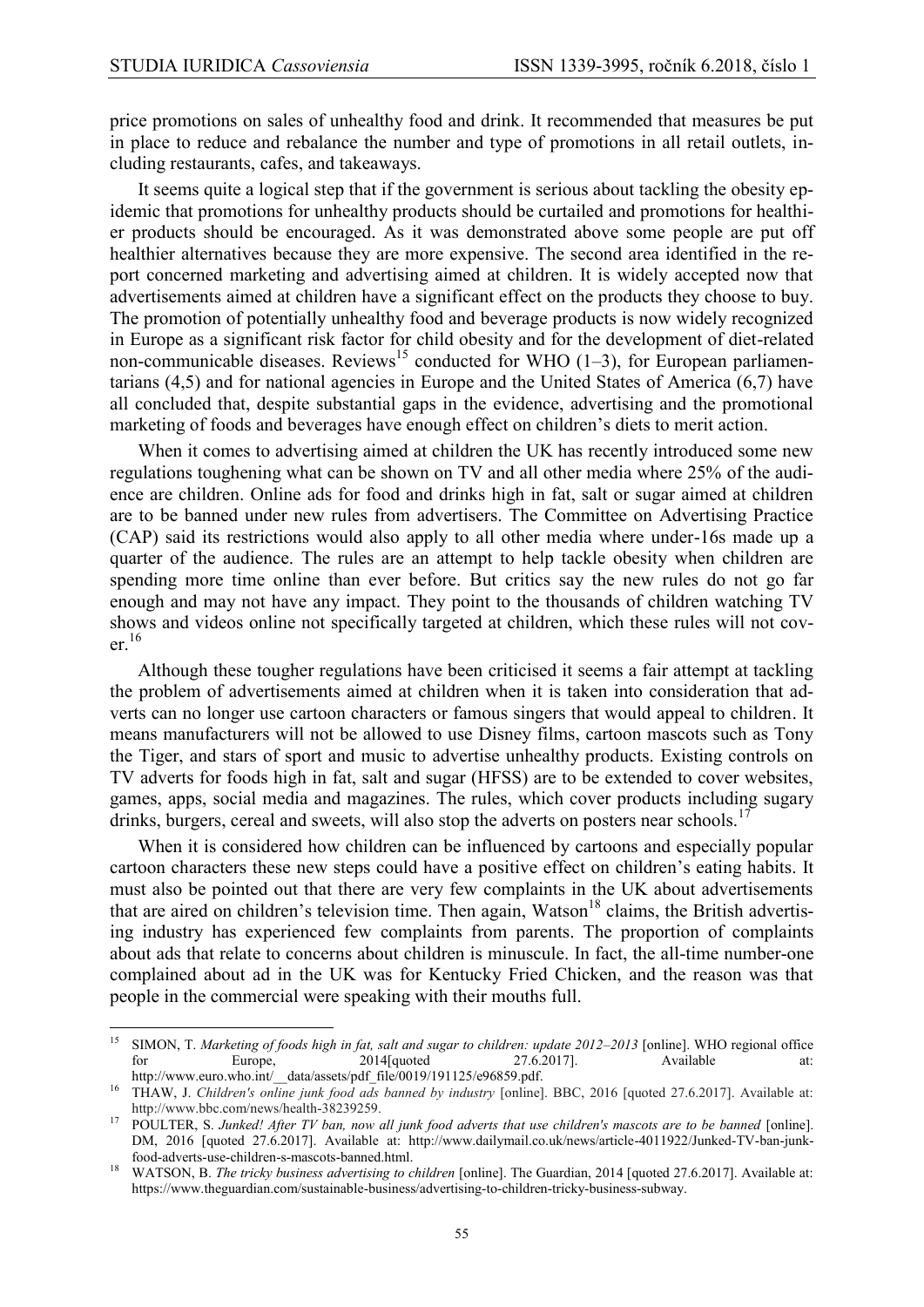So perhaps this trivialises the problems with advertisements on children's television but it is still a valid point that there are very few complaints about general advertisement content. So at least on the second recommendation from the evidence review commissioned by the government there has already been some action taken and when put together with the sugar tax it may have a significant effect. The third recommendation put forward by the government sponsored review suggested the reduction in the portion size of food alongside the reduction of the sugar content in the products. If the portion size of food and how it has changed over the last 50 years is examined it would show that there have been some significant changes. The authors<sup>19</sup> cited figures which show that a range of everyday supermarket products have increased in size over the last 20 years. Pies, muffins, bagels, pizzas and packets of crisps are sold in larger packets than they were in the 1990s. But the authors, warned that people need to go back even further - to the 1950s when some food was still rationed - to really see their health improve.

Also a study commission by the British heart foundation found that the increase in portion sizes is varied depending on brand and product area. In 2008, the Food Standards Agency commissioned an independent review of trends in portion sizes in the UK to assess whether there had been changes in portion sizes of foods since the 1990s. The review<sup>20</sup> made a number of findings:

- − Portion sizes for white bread slices have increased, particularly for medium sized bread
- − While traditional biscuits have not significantly changed, premium/luxury cookies are now available and likely to be larger and more energy dense
- − There was considerable variation sizes of pizzas, meat products, and potato products/ savoury snacks
- − There has been a clear increase in individual servings for ready meals
- − Weights of commercial sandwiches vary widely
- There is a wide variation in portion sizes for:
- − chips and roast potatoes, with smaller crisp packets only available in multipack while larger sharing packs have also been introduced
- − There is a wider choice of pack size for chocolate for example, 'treat size', 'snack size', and sharing packs. Multipacks tend to contain smaller pack sizes.

This research was followed up by a workshop with academic experts. Within this discussion there was general agreement that consumers find it difficult to estimate how much food they have consumed and that this is particularly the case for larger portion sizes. Also, while portion sizes had not increased across all foods, the strength of the evidence led the workshop to conclude that there was a need for action in this area. From the evidence presented it would seem that action on the sizing of products would also be a welcome addition in the fight against obesity. Obviously creating legislation implicitly stating the weights and portion sizes would be an expensive and time consuming task, but the government has the power to influence manufacturers and perhaps it would not be a bad step to introduce stricter guidance with the input of the food industry to gradually reduce portion sizes and try to standardize product ranges.

However there are still some other strategies which are worth considering that the government sponsored review did not come up with. Warning labels and plain packaging might be considered as a way of reducing the consumption of junk food very much in the style of

<sup>19</sup> <sup>19</sup> SPENCER, B et al., *Take portion sizes back to the 1950s to beat obesity,' say scientists who warn servings have ballooned* [online]. DM, 2015. [quoted 27.6.2017]. Available at: http://www.dailymail.co.uk/health/article-3343129/Takeportion-sizes-1950s-beat-obesity-say-scientists-warn-portions-20-years-ballooned.html.

<sup>20</sup> JOHNSON, F. *Portion Distortion Report 2013* [online]. British Heart Foundation. 2013. [quoted 27.6.2017]. Available at: https://www.bhf.org.uk/publications/policy-documents/portion-distortion-report-2013.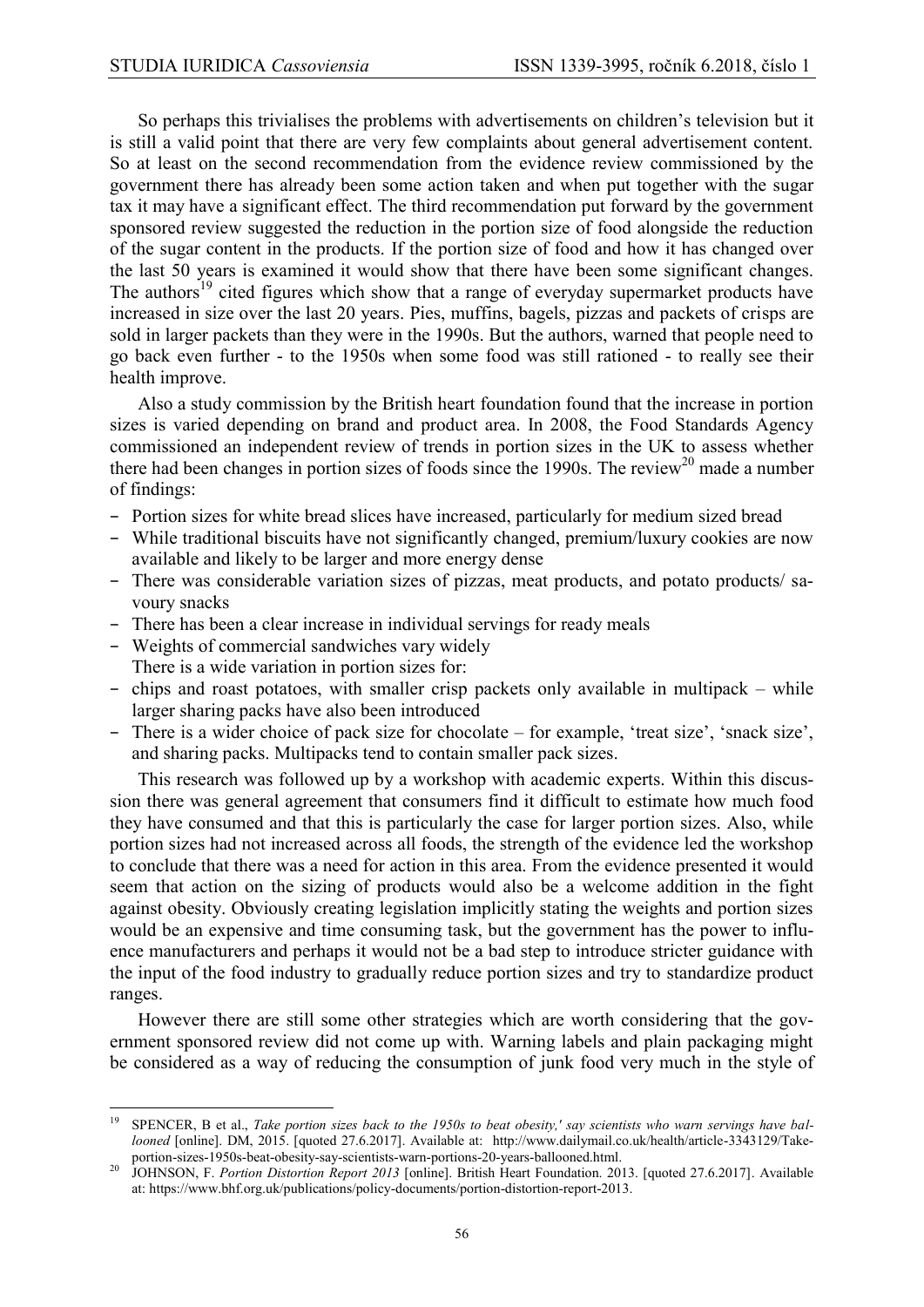the regulations controlling the tobacco industry.  $Leng<sup>21</sup>$  believes that weshould not advertise, propagate or encourage the unnecessary ingestion of calories. There should be some way of regulating the desire to get more calories. We don't need these calories. Colourful wrapping of high energy foods of course makes you buy more of that stuff and once you have it in your fridge, it's in front of you every time you open the fridge and ultimately you're going to eat it and eat too much. Another research<sup>22</sup> worth mentioning investigated the influence of various measures such as plain packaging and warning labels. The online experiment suggests that plain packaging and warning labels reduce young people's preferences for, and reported likelihood to buy, SSBs. Of the experimental conditions examined, plain packaging had the most significant negative impact on predicted product preferences, and was associated with less positive perceptions of those who might consume the product. These results align with findings from studies of plain packaging for tobacco products. Addition of a warning label also had a significant negative impact on predicted SSB preferences. A text-only warning label, recently proposed as a potential public health policy to reduce intake of SSBs, reduced perceived product attractiveness, quality and taste.

The above mentioned study is adding to the growing body of evidence that plain labelling and health warnings could be an effective way to battle the obesity epidemic around the world. Others are not so convinced though. The food industry is obviously nervous and rather negative about any regulations that could affect their commercial viability. They also reject the comparison between smoking and eating junk food. Some in the industry argue there is no clear medical evidence categorically connecting junk food with ill health.

It is true and it is something that the food industry likes to highlight that the consumption of junk food is not the only problem for people becoming obese. The industry would point out people are less active than in the past and that the government should encourage more physical activity. A number of countries have decided to introduce a sugar tax and it´s not just a modern phenomenon. Denmark introduced a soda sugar tax back in the 1930s which they repealed in 2014, which is bucking the general trend as more and more countries have been introducing some kind of tax on sugar sweetened drinks. There are also a number of cities that have passed sugar taxes in the United States.

### **III. EFFECTS OF A SUGAR TAX**

At this point it would seem logical to have a look at some of the countries that have introduced the sugar tax and examine the effect it has had. An analysis of sugary-drink purchases, carried out by academics in Mexico and the United States, has found that the 5.5% drop in the first year after the tax was introduced was followed by a 9.7% decline in the second year, averaging 7.6% over the two-year period.<sup>23</sup> These are significant reductions and they will hopefully continue and have the desired positive impact on health although it is still too early for this to be quantified. France has chosen a slightly different way of implementing a sugar tax which some have criticised alongside with the ban on free re-fills.

Hungary's tax, which also applies to salt and fat, varies according to the amount of offending ingredient used. A review of the policy found that 40% of manufacturers had adjusted their recipes accordingly. This fits with the inclination of the drinks industry, which has been

 $21\,$ <sup>21</sup> LENG, F. *Would plain packaging make you eat less food?* [online] Camebridge, 2017 [quoted 26.6.2017] Available at: http://www.cambridge-news.co.uk/news/health/would-plain-packaging-make-you-12703568.

<sup>&</sup>lt;sup>22</sup> BOLLARD, T. et al. Effects of plain packaging, warning labels, and taxes on young people's predicted sugar-sweetened beverage preferences: an experimental study. *International Journal of Behavioural Nutrition and Physical Activity*. 2016. 13:95. 1-7. ISSN 1479-5868. p.5.

<sup>23</sup> BOSELEY, S. *Mexico´s sugar tax leads to fall in consumption for second year running.* [online]. The Guardian, 2017 [quoted 26.6.2017] Available at: https://www.theguardian.com/society/2017/feb/22/mexico-sugar-tax-lowerconsumption-second-year-running.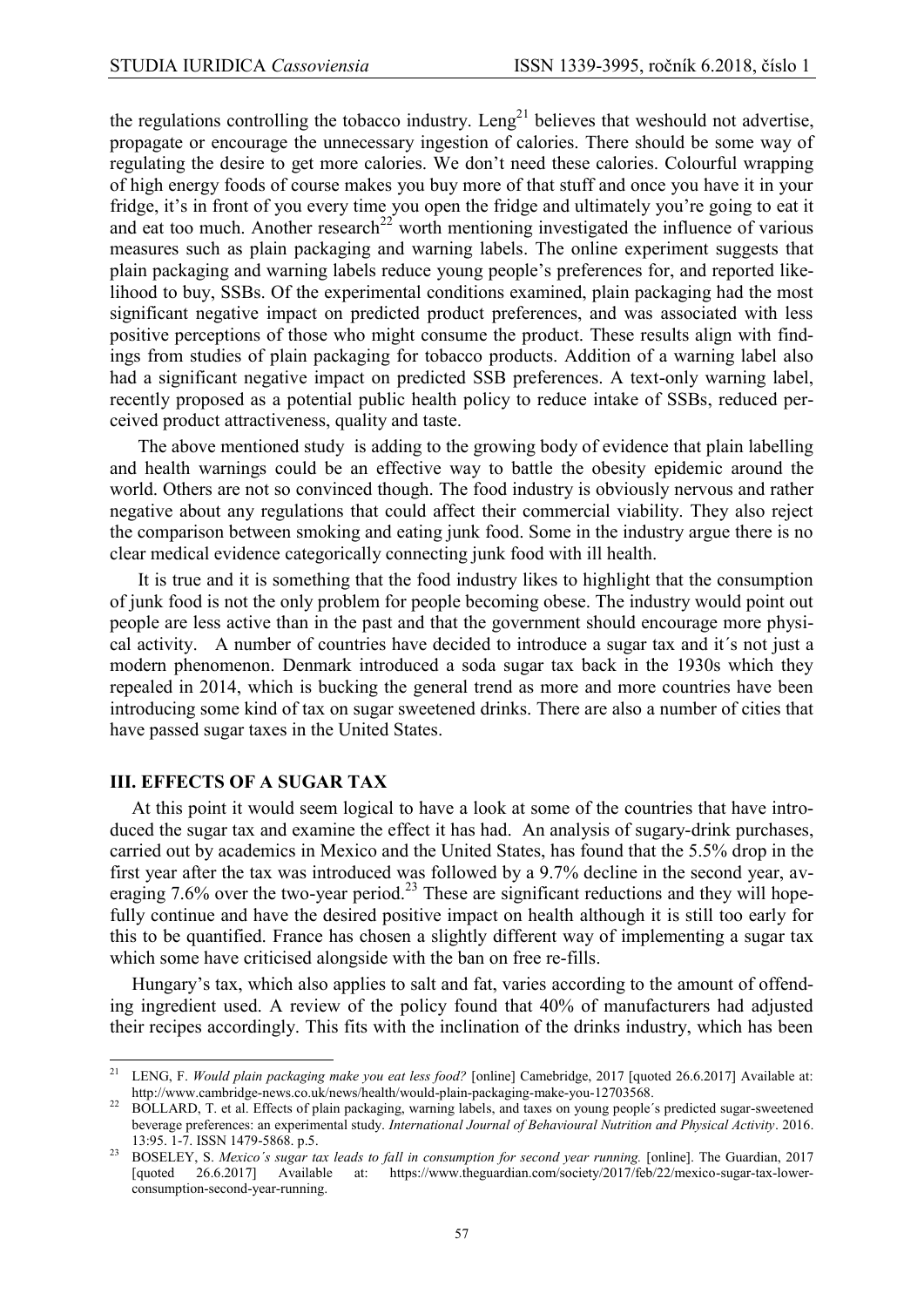experimenting with less sugary drinks. Coca-Cola, for instance, recently launched a product called "Coca-Cola Life", which is made with a mix of sugar and stevia, a calorie-free sweetener. Yet France taxes sugary and diet beverages alike, giving the industry little incentive to make its drinks.<sup>24</sup> If the introduction of the sugar tax is really implemented to reduce sugar intake then the Hungarian method seems to fit this aim the most as it is not only discouraging customers through price increases but encourages producers to produce products with less sugar in so as to avoid the tax. Which seems to tackle the problem from two sides which is surely the most economical way to do it.

Four years since the tax was introduced, consumption of taxable unhealthy foods in Hungary has decreased. Many food manufacturers have reduced or eliminated unhealthy ingredients in their products, population awareness of healthy eating has increased, and approximately US\$ 219 million in revenue has been raised and earmarked for health spending.<sup>25</sup> So at least in Hungary there seems to have been a lot of positive outcomes from the tax on junk food. However there are some other negative impacts of introducing a sugar tax. A primary argument the industry uses against SSB taxes is that they will cause considerable regional job losses. Indeed, a recent study showed that the most frequent opposing argument in news coverage of public debates over SSB taxes focused on how such taxes would hurt the economy.<sup>26</sup>

With research from Oxford Economics showing up to 1,800 jobs in the pub and restaurant sector alone are at risk from this tax, the Government should think again about this unnecessary burden on our nation's pubs.<sup>27</sup> The same kind of arguments were also used against introducing smoking bans in public places arguing that people would prefer to stay at home and smoke rather than smoking in designated places outside a pub or restaurant but this reality never came into being. A review<sup>28</sup> of the evidence on the impact of the law in England, was commissioned by the government and carried out. The report concluded that the law has had a significant impact. Results show benefits for health, changes in attitudes and behaviour and no clear adverse impact on the hospitality industry.

This perhaps demonstrates that we should not rely on the predictions of the industry affected of how such taxes are going to affect them. Others have also claimed that although consumers will stop buying SSBs they will buy other drinks that are not subject to the tax. So if there are some job losses in one area they will be offset with gains in another. Since the tax in Mexico specifically targets sugar-sweetened beverages, Howard<sup>29</sup> argued that there are other ways in which small grocers and big industry alike would continue to make money and not lose jobs. When taxed, many soda consumers simply switch to healthier alternatives, such as bottled water, that are not taxed. This claim is also supported by the rise in the amount of bottled water now sold in Mexico.

A study published in January in the BMJ shows that sales of the taxed beverages in Mexico fell by an average of 6% in 2014, and declined by as much as 12% in the last month of the year. In addition, purchases of water and nontaxed beverages increased by about 4% on aver-

<sup>24</sup> <sup>24</sup> MANNOR, T. *Taxing sugary drinks*. [online] The Economist, 2015 [quoted 27.6.2017]. Available at: http://www.economist.com/news/finance-and-economics/21679259-taxes-fizzy-drinks-seem-work-intended-stoppingslurping.

<sup>25</sup> WHITBOURNE, S. *Good practice brief.* [online]. WHO. Health office for Europe. 2013 [quoted 26.6.2017]. Available at: [http://www.euro.who.int/\\_\\_data/assets/pdf\\_file/0004/287095/Good-practice-brief-public-health-product-tax-in](http://www.euro.who.int/__data/assets/pdf_file/0004/287095/Good-practice-brief-public-health-product-tax-in-hungary.pdf?ua=1)[hungary.pdf?ua=1.](http://www.euro.who.int/__data/assets/pdf_file/0004/287095/Good-practice-brief-public-health-product-tax-in-hungary.pdf?ua=1)

<sup>26</sup> POWELL, L. et al. Employment Impact of Sugar-Sweetened Beverages Taxes. *American Journal of Public Health*. 2014. 104/4, 672 – 677. ISSN 1541-0048. p.672.

<sup>27</sup> RODIONOVA, Z. *Sugar tax: UK businesses claim levy will result in job losses and higher prices* [online]. The Independent, 2016 [quoted 27.6.2017]. Available at: http://www.independent.co.uk/news/business/news/sugar-tax-uk-effectsobesity-levy-higher-prices-job-losses-businesses-claim-a7193351.html.

<sup>29</sup> HOWARD, J. *Do soda taxes work? Experts look to Mexico for answers* [online]. CNN, 2016 [quoted 26.6.2017]. Available at: http://edition.cnn.com/2016/11/01/health/soda-tax-benefits-mexico/.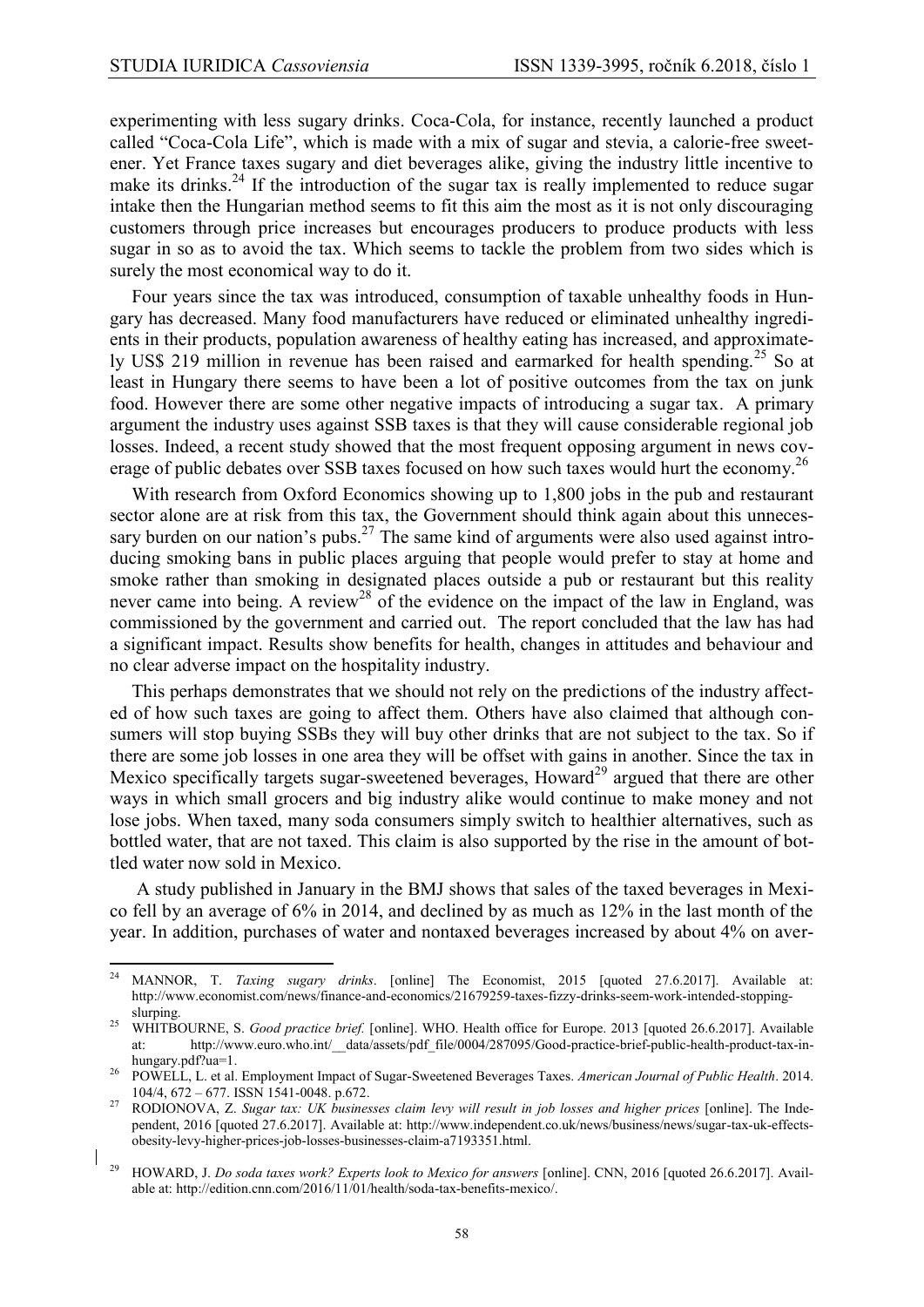age.<sup>30</sup> The soda industry tend to misrepresent the impact of the soda tax by highlighting the impact on jobs and its ineffectiveness. The industry ignores the fact that consumers are switching to healthier alternatives and thus expanding jobs and sales in another area. There is no doubt that the soda industry is a big and powerful industry for lawmakers to take on. The industry is very lucrative for companies and they are able to put a huge amount of resources into promoting their products and their view of soda taxes.

The sugar-sweetened beverage industry's lobbying group, the American Beverage Association, and its two largest members, Coca-Cola, and PepsiCo, spent at least \$67 million fighting local soda taxes and warning labels on drinks in 19 cities and states since 2009, according to a report by the Center for Science in the Public Interest.<sup>31</sup> What is perhaps more alarming is the other ways in which the industry is using financial incentives to influence other organisations and charities. The industry donations created clear-cut conflicts of interest for the health groups that accepted them. The report found a number of instances in which influential health groups accepted beverage industry donations and then backed away from supporting soda taxes or remained noticeably silent about the initiatives. In one instance cited in the study<sup>32</sup>, the non-profit group Save the Children, which had actively supported soda tax campaigns in several states, did an about face and withdrew its support in 2010. The group had accepted a \$5 million grant from Pepsi and was seeking a major grant from Coke to help pay for its health and education programs for children.<sup>33</sup>

So it would appear that the soda industry is trying to muddy the issue of sugar taxes by using altruistic methods to influence organisations and charities that have influence over public opinion. It must be very difficult for public funded organisations to resist the pull of such big financial donations which they depend on to survive. Obviously the organisations and charities that accept such funding from soda companies deny any undue influence and it is for different reasons that they have changed their focus. But the more sceptical among us would not be able to reject the link between financial donations and a change in policy. There seems to be an increasing trend of governments favouring some kind of sugar tax in order to fight the obesity epidemic.

#### **IV. CONCLUSION**

To conclude it is generally accepted that sugar intake can be linked to obesity. It has not been proven that a sugar tax is the best way to reduce obesity (it is also questionable how effective such a tax would be). What can be taken from the evaluation of a sugar tax and other policies aimed at reducing obesity is that a combined policy tackling different factors such as banning advertising for sugar laden products (or any junk food), plain packaging, subsidies for fruit and vegetables must be implemented alongside such a tax to have the biggest impact on reducing obesity. It is also important to bear in mind that all of these measure are vigorously fought against by the industry and the lobbyists they employ making it increasing more difficult for governments to implement such taxes. The dual tax system as was demonstrated earlier is more effective than a flat rate tax or as in France a tax that does not distinguish between sugar and artificially sweetened drinks. The WHO has also strongly supported the poli-

 $30^{\circ}$ <sup>30</sup> SOARES, A. *Putting taxes into the diet equation* [online]. WHO, 2016 [quoted 27.6.2017] Available at: http://www.who.int/bulletin/volumes/94/4/16-020416.pdf.

<sup>31</sup> CHO, W. *Soda Industry Spent \$67 Million Fighting Sugar Taxes and Health Labels Since 2009* [online].EBE 2016 [quoted 26.6.2017] Available at: https://www.eastbayexpress.com/SevenDays/archives/2016/09/23/soda-industry-spent-67-million-fighting-sugar-taxes-and-health-labels-since-2009.

<sup>&</sup>lt;sup>32</sup> Same source of information.

<sup>33</sup> O´CONNOR, A. *Coke and Pepsi Give Millions to Public Health, Then Lobby Against It* [online].NYT, 2016 [quoted 27.6.2017]. Available at: https://www.nytimes.com/2016/10/10/well/eat/coke-and-pepsi-give-millions-to-public-healththen-lobby-against-it.html?  $r=1$ .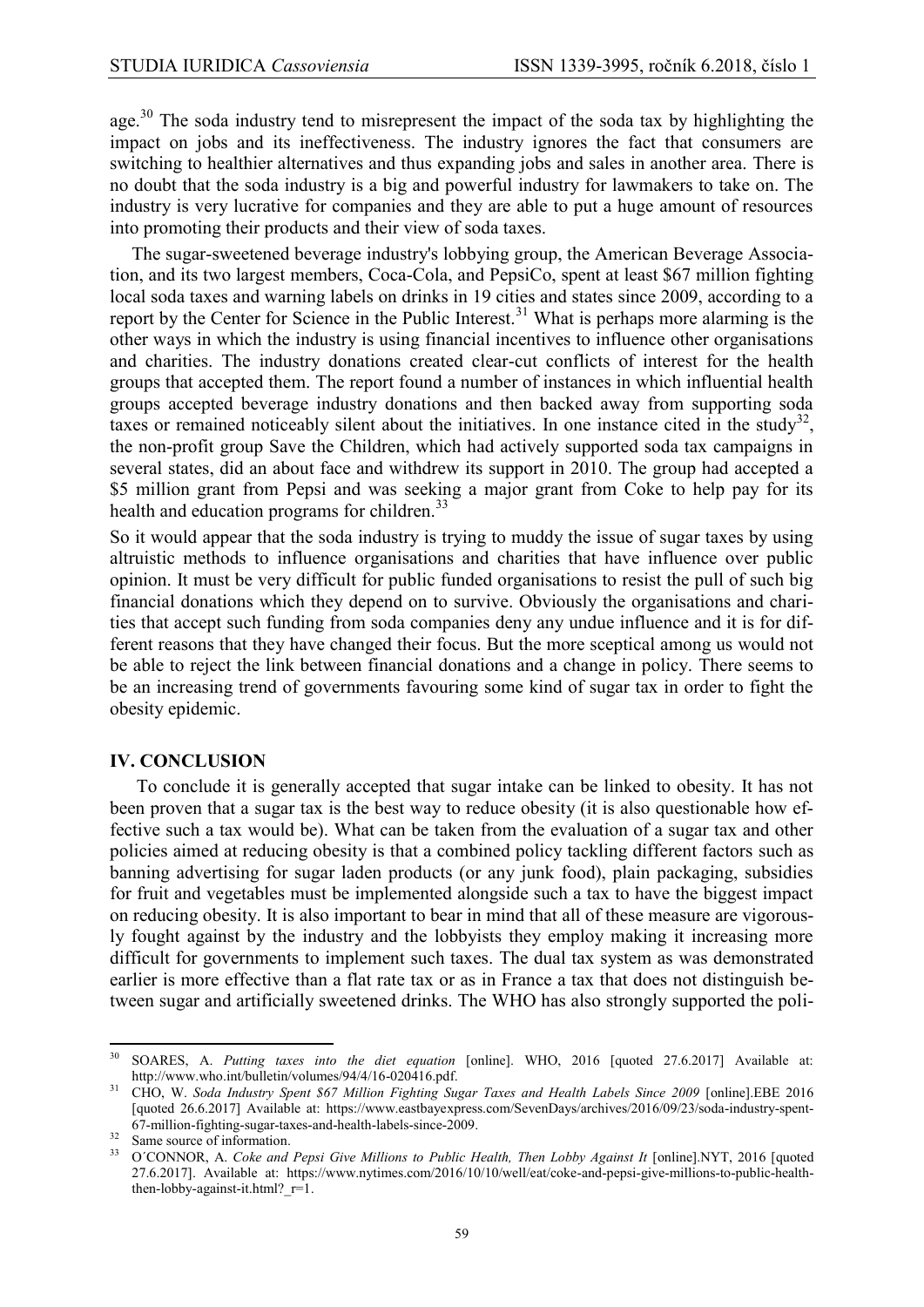cy of introducing sugar taxes but it is still too early to judge the effectiveness of these measures. One thing is clear action needs to be taken but a sugar tax on its own is not the sole or most effective solution.

## **KEY WORDS**

sugar tax, obesity, sugar sweetened beverages (SSBs), beverage industry.

# **KLÍČOVÁ SLOVA**

daň z cukru, obezita, cukrem slazené nápoje, nápojový průmysl.

## **BIBLIOGRAPHY**

- 1. BOLLARD, T. et al. Effects of plain packaging, warning labels, and taxes on young people´s predicted sugar-sweetened beverage preferences: an experimental study. *International Journal of Behavioural Nutrition and Physical Activity*. 2016. 13:95. 1-7. ISSN 1479-586.
- 2. BOSELEY, S. *Mexico´s sugar tax leads to fall in consumption for second year running* [online]. The Guardian, 2017 [quoted 26.6.2017]. Available at: [https://www.theguardian.com/society/2017/feb/22/mexico-sugar-tax-lower-consumption](https://www.theguardian.com/society/2017/feb/22/mexico-sugar-tax-lower-consumption-second-year-running)[second-year-running](https://www.theguardian.com/society/2017/feb/22/mexico-sugar-tax-lower-consumption-second-year-running)
- 3. CHO, W. *Soda Industry Spent \$67 Million Fighting Sugar Taxes and Health Labels Since 2009* [online]. EBE, 2016 [quoted 26.6.2017]. Available at: [https://www.eastbayexpress.com/SevenDays/archives/2016/09/23/soda-industry-spent-](https://www.eastbayexpress.com/SevenDays/archives/2016/09/23/soda-industry-spent-67-million-fighting-sugar-taxes-and-health-labels-since-2009)[67-million-fighting-sugar-taxes-and-health-labels-since-2009](https://www.eastbayexpress.com/SevenDays/archives/2016/09/23/soda-industry-spent-67-million-fighting-sugar-taxes-and-health-labels-since-2009)
- 4. COBIAC, L. et al. Taxes and Subsidies for Improving Diet and Population Health in Australia: A Cost-Effectiveness Modelling Study. *PLOS Medicine*. 2017. 14/2, 1-18. ISSN 1549-1277.
- 5. COLBORNE, M. Britain´s Sugar Tax tackles obesity. *CMAJ*. 2016, 4/2016. E134. ISSN 1488-2329.
- 6. ČERVENÁ, K. Daňová politika verzus ekonómia vybrané aspekty. In: Vybrané otázky daňovej politiky Európskej únie a jej členských štátov. Košice: Univerzita Pavla Jozefa Šafárika v Košiciach, 2013, s. 49-66. ISBN 9788070979990.
- 7. DANESHKHU, D. *Drinks companies cut sugar contents as tax looms* [online]. FT, 2016 [quoted 26.6.2017]. Available at: [https://www.ft.com/content/55900cd4-b8d4-11e6-961e](https://www.ft.com/content/55900cd4-b8d4-11e6-961e-a1acd97f622d)[a1acd97f622d](https://www.ft.com/content/55900cd4-b8d4-11e6-961e-a1acd97f622d)
- 8. DENNIS, M. *Learn to live with the sugar tax* [online]. Independant Retail News, 2017 [quoted 26.6.2017]. Available at: <http://en.tjpu.findplus.cn/?h=articles&db=bth&an=120899613>
- 9. ESCOBAR, M. et al. *Evidence that a tax on sugar sweetened beverages reduces the obesity rate: a meta-analysis* [online]. BMC Public Health, 2013 [quoted 26.6.2017] Available at: [https://bmcpublichealth.biomedcentral.com/articles/10.1186/1471-2458-13-1072#](https://bmcpublichealth.biomedcentral.com/articles/10.1186/1471-2458-13-1072)
- 10. HOWARD, J. *Do soda taxes work? Experts look to Mexico for answers* [online]. CNN, 2016 [quoted 26.6.2017]. Available at: [http://edition.cnn.com/2016/11/01/health/soda](http://edition.cnn.com/2016/11/01/health/soda-tax-benefits-mexico/)[tax-benefits-mexico/](http://edition.cnn.com/2016/11/01/health/soda-tax-benefits-mexico/)
- 11. HURST, P. *Supermarkets Could Be Banned from Selling Discount Junk Food* [online]. Munchies, 2017 [quoted 27.6.2017]. Available at: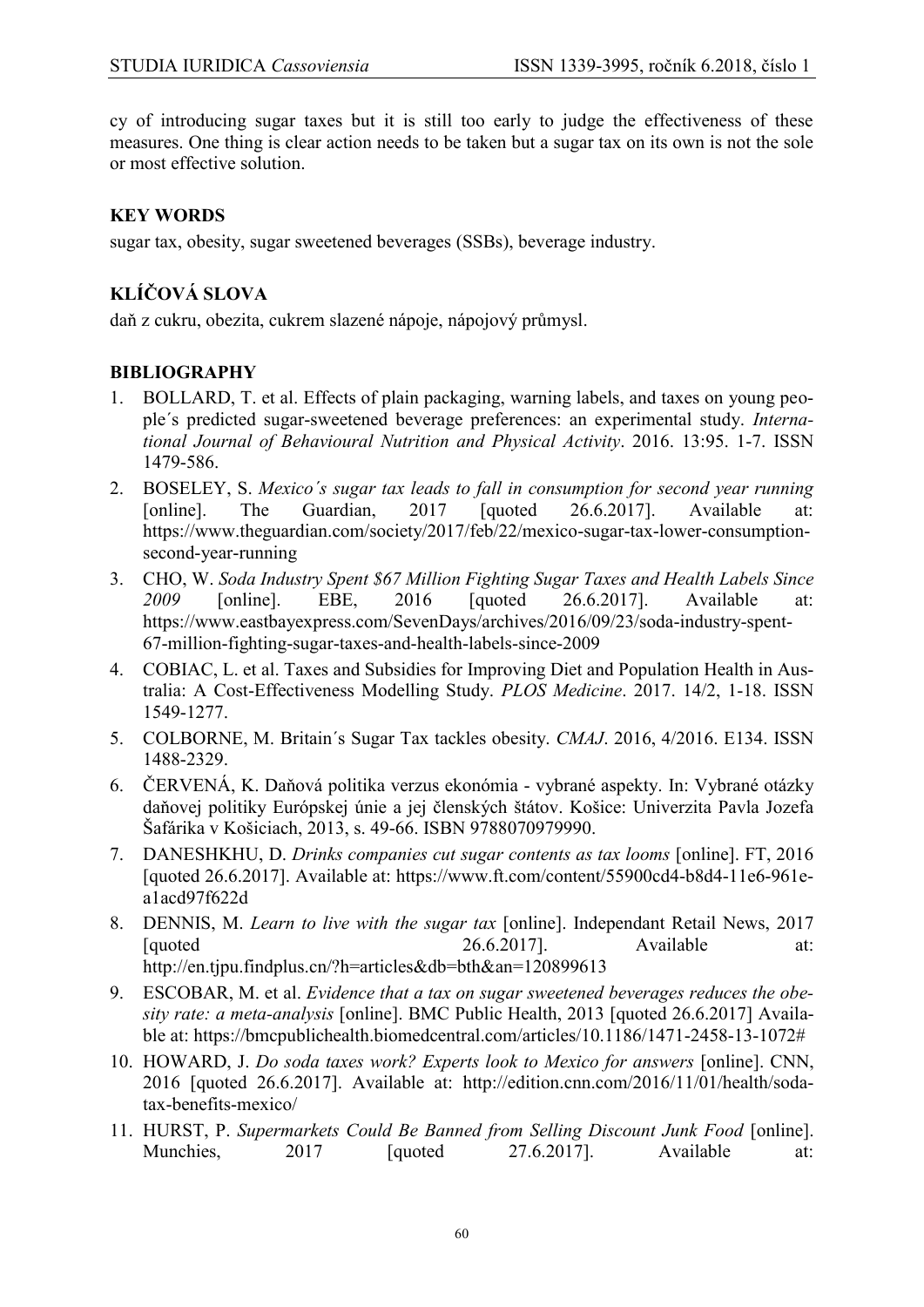[https://munchies.vice.com/en\\_uk/article/supermarkets-could-be-banned-from-selling](https://munchies.vice.com/en_uk/article/supermarkets-could-be-banned-from-selling-discount-junk-food)[discount-junk-food](https://munchies.vice.com/en_uk/article/supermarkets-could-be-banned-from-selling-discount-junk-food)

- 12. JOHNSON, F. *Portion Distortion Report 2013* [online] British Heart Foundation, 2013 [quoted 27.6.2017]. Available at: [https://www.bhf.org.uk/publications/policy](https://www.bhf.org.uk/publications/policy-documents/portion-distortion-report-2013)[documents/portion-distortion-report-20131](https://www.bhf.org.uk/publications/policy-documents/portion-distortion-report-2013)
- 13. LENG, F. *Would plain packaging make you eat less food?* [online] Camebridge, 2017 [quoted 26.6.2017]. Available at: [http://www.cambridge-news.co.uk/news/health/would](http://www.cambridge-news.co.uk/news/health/would-plain-packaging-make-you-1270356)[plain-packaging-make-you-1270356](http://www.cambridge-news.co.uk/news/health/would-plain-packaging-make-you-1270356)
- 14. LILLIFORD, P. A Tax on Sugar. *The Chemical Engineer*. 2016, 7-8/2016. 37-39. ISSN 1385-8947.
- 15. MANNOR, T. *Taxing sugary drinks* [online] The Economist, 2015 [quoted 27.6.2017]. Available at: [http://www.economist.com/news/finance-and-economics/21679259-taxes](http://www.economist.com/news/finance-and-economics/21679259-taxes-fizzy-drinks-seem-work-intended-stopping-slurping)[fizzy-drinks-seem-work-intended-stopping-slurping](http://www.economist.com/news/finance-and-economics/21679259-taxes-fizzy-drinks-seem-work-intended-stopping-slurping)
- 16. NEILL, A. *Supermarket price promotions targeting less healthy food, survey finds* [online] The Guardian, 2016 [quoted 27.6.2017]. Available at: [https://www.theguardian.com/money/2016/aug/04/supermarket-price-promotions](https://www.theguardian.com/money/2016/aug/04/supermarket-price-promotions-targeting-less-healthy-food-survey-finds)[targeting-less-healthy-food-survey-finds](https://www.theguardian.com/money/2016/aug/04/supermarket-price-promotions-targeting-less-healthy-food-survey-finds)
- 17. O´CONNOR, A. *Coke and Pepsi Give Millions to Public Health, Then Lobby Against It* [online]. NYT, 2016 [quoted 27.6.2017]. Available at: [https://www.nytimes.com/2016/10/10/well/eat/coke-and-pepsi-give-millions-to-public](https://www.nytimes.com/2016/10/10/well/eat/coke-and-pepsi-give-millions-to-public-health-then-lobby-against-it.html?_r=1)health-then-lobby-against-it.html?  $r=1$
- 18. PACYNIAK, B. Looming on the horizon, a sugar tax? *Candy Industry*.2017, 1/2017, 8. ISSN 0745-1032.
- 19. POULTER, S. *Junked! After TV ban, now all junk food adverts that use children's mascots are to be banned* [online]. DM, 2016 [quoted 27.6.2017]. Available at: http://www.dailymail.co.uk/news/article-4011922/Junked-TV-ban-junk-food-adverts-usechildren-s-mascots-banned.html
- 20. POWELL, L. et al. Employment Impact of Sugar-Sweetened Beverages Taxes. *American Journal of Public Health*. 2014. 104/4, 672 – 677. ISSN 1541-0048.
- 21. RODIONOVA, Z. *Sugar tax: UK businesses claim levy will result in job losses and higher prices* [online]. The Independent, 2016 [quoted 27.6.2017]. Available at: [http://www.independent.co.uk/news/business/news/sugar-tax-uk-effects-obesity-levy](http://www.independent.co.uk/news/business/news/sugar-tax-uk-effects-obesity-levy-higher-prices-job-losses-businesses-claim-a7193351.html)[higher-prices-job-losses-businesses-claim-a7193351.html](http://www.independent.co.uk/news/business/news/sugar-tax-uk-effects-obesity-levy-higher-prices-job-losses-businesses-claim-a7193351.html)
- 22. ROXBY, P. *Smoking ban´s impact five years on* [online]. BBC, 2012 [quoted 27.6.2017]. Available at:<http://www.bbc.com/news/health-18628811>
- 23. SIMON, T. *Marketing of foods high in fat, salt and sugar to children: update 2012–2013* [online]. WHO regional office for Europe, 2014 [quoted 27.6.2017]. Available at: http://www.euro.who.int/ data/assets/pdf\_file/0019/191125/e96859.pdf
- 24. SMITH, S. *UK pushes ahead with sugar tax* [online].BBC, 2016 [quoted 26.6.2017]. Available at:<http://www.bbc.com/news/health-38212608>
- 25. SPENCER, B. *Take portion sizes back to the 1950s to beat obesity,' say scientists who warn servings have ballooned* [online].DM, 2015[quoted 27.6.2017]. Available at: [http://www.dailymail.co.uk/health/article-3343129/Take-portion-sizes-1950s-beat](http://www.dailymail.co.uk/health/article-3343129/Take-portion-sizes-1950s-beat-obesity-say-scientists-warn-portions-20-years-ballooned.html)[obesity-say-scientists-warn-portions-20-years-ballooned.html](http://www.dailymail.co.uk/health/article-3343129/Take-portion-sizes-1950s-beat-obesity-say-scientists-warn-portions-20-years-ballooned.html)
- 26. SOARES, A. *Putting taxes into the diet equation* [online]. WHO, 2016 [quoted 27.6.2017]. Available at:<http://www.who.int/bulletin/volumes/94/4/16-020416.pdf>